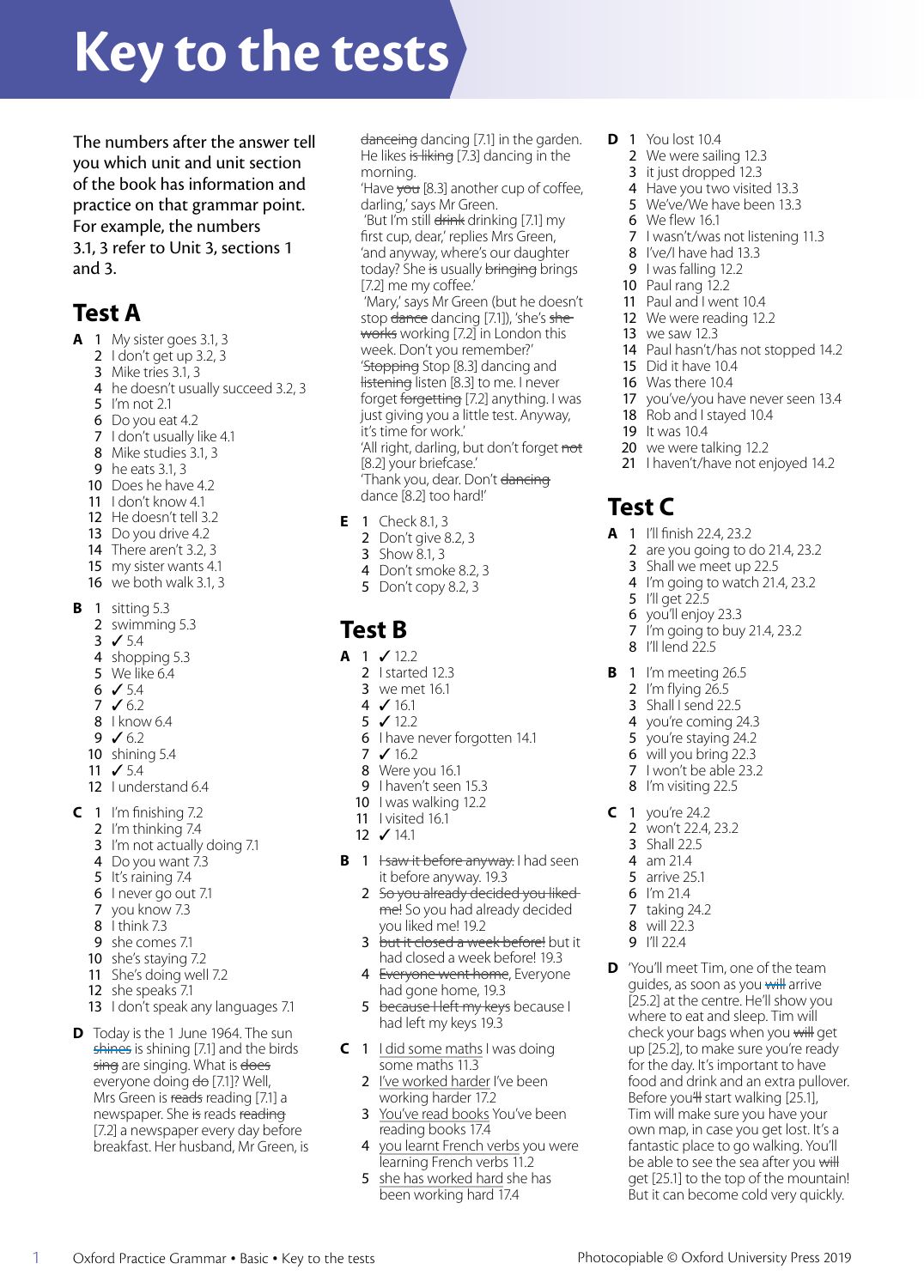You'll have to listen to Tim until you'll know [25.2] the right thing to do if the weather changes suddenly. Don't worry, though. You'll have a good time. You'll enjoy the views as soon as you will get [25.2] there!'

- **E** 1 comes/will come 23.2
	- 2 <del>doing</del>/going to do 21.4, 23.2
	- 3 I'm carrying/I'll carry 22.4
	- 4 finish/will finish 25.1
	- 5 I'm playing/<del>I'll play</del> 24.2
	- 6 I'll/I'm going to 22.4, 23.2
	- 7 Am I calling/Shall I call 22.5
	- 8 I'm dying/I'm going to die 26.2

## **Test D**

- **A** 1 Do you normally take the bus home? 29.2
	- 2 I don't 37.2
	- 3 Is your wife coming home soon? 29.2
	- 4 she is 37.2
	- 5 Does she travel by bus? 29.2
	- 6 she doesn't 37.2
	- 7 Was she tired yesterday? 29.2
	- 8 she was 37.2

| В |  | 1 How 30.1 |  | 8 Why 30.1 |
|---|--|------------|--|------------|
|---|--|------------|--|------------|

- 2 What 31.2 9 Do 29.2
- 3 Who 31.1 10 Were 29.2
- 4 Do 29.2 11 What 31.2
- 5 How 30.1 12 Who 31.1
- 6 What 31.2 **7** What 31.2 13 Did 29.2 14 Why 30.1
- 
- **C** 1 so do I 38.2
	- 2 so can he 38.2
	- 3 so have I 38.2
	- 4 neither does he 38.4
	- 5 so did I 38.2
	- 6 neither will he 38.4 7 neither have I 38.4
- **D** 1 How far is 32.2
- 2 How old is 32.7
	- 3 How often are (or How much are) 32.5, 3
	- 4 How long will 32.1
	- 5 How much did 32.5
- **E** 1 did you 36.5
	- 2 isn't he 36.4
	- 3 doesn't he 36.4
	- 4 has he 36.5
	- 5 can you 36.5 6 don't they 36.4
	- 7 will he 36.5
	-
	- 8 should he 36.5 9 was he 36.5
	- 10 did you 36.5
	- 11 weren't they 36.4
	- 12 isn't it 36.4
	-

# **Test E**

- **A** 1 You should 46.2
	- $2$   $H must 43.5$
	- $3$  vou have 43.1 4  $<sup>1</sup>$  Had H 45.4</sup>
	-
	- 5 you don't ought 47.3, 46.2  $6$  Hbe possible 39.5
	-
	- $7$   $t$  could 39.4 8 <del>I must</del> 48.2
	- 9  $1$  <del>Can</del> 44.4
	- 10 Should I better 46.3
	- 11 you need 41.2
	- 12 You ought 41.3
- **B** I've had a terrible day! I 4 have [48.2] got up early, but I couldn't get out of bed! It was too late to go by bus, so I 9 to [48.1] get a taxi. Luckily,  $15$ to [39.4] find one quite quickly. Of course, when we arrived outside the office, I didn't have any money, so I 8 [39.3, 2] pay the driver. Anyway, I was 1 to [39.4] borrow some from the receptionist. I've paid her back already, but do you think I 7 to [46.2] give her a present as well? My boss was waiting for me in her office. I should 2 arrived [48.2] at nine o'clock, and I was half an hour late. I 6 have [47.4] taken a taxi at all, though! She told me the company was closing, so I had 3 find [48.1] a new job.
- **C** 1 hotels might be full. 44.4 2 'll/will have to sleep in the car. 42.7
	- 3 must be the sun cream we got in Brighton. 44.2
	- 4 needn't have bought it. 47.4
	- 5 Should we take it with us this time? 45.4
	- 6 can't make the sun shine. 44.3
	- 7 Are you feeling OK, George? You'd better have a rest. 46.3
- **D** 1 Do I need to use 47.1
	- 2 should really 45.3
	- 3 could you pass 40.4
	- 4 don't need to 47.1
	- 5 mustn't forget 41.5
	- 6 got to finish 42.5
	- 7 better start 46.3
	- 8 might not 44.4
	- 9 should have 45.3
- **E** 1 ✓ 42.3
	- 2 can't be 44.3
	- 3 had to 42.3
	- 4 ✓ 44.2
	- 5 must have 44.2
	- $6 \times 44.4$
	- 7 ✓ 22.5
	- 8 don't need/have 47.1

2 Oxford Practice Grammar • Basic • Key to the tests Photocopiable © Oxford University Press 2019

9 ✓ 40.2

# **Test F**

- **A** 1 Would you like to learn to play the a piano? 49.3
	- 2 All you need is half an hour a day and a the simple book! 49.2
	- 3 What's the name of the a book? *Bob Bryant's Big Piano Book*! 49.2
	- 4 The friends are great, but the music will be your partner forever! Don't just stand there! Buy this book today!! 50.5
	- 5 You'll also get the a free download of piano music from around a the world! 49.2
- **B** 1 nothing 62.4
	- 2 everywhere 62.5
	- 3 somewhere 62.2
	- 4 everyone 62.5
	- 5 nobody 62.4
	- 6 someone 62.2

4 an 50.2  $5 - 50.5$  $6 - 50.5$ 7 the 50.4, 49.3

**D** 1 ✓ 60.1

3 ✓ 64.4

11  $\sqrt{61.1}$ , 2

 $\sqrt{61.2}$ **E** 1 that 52.2 there's 56.1 yours 57.4 4 me 55.2 yourself 58.2 some 54.3

**Test G**

**A** 1 the biggest 72.2 2 the brightest 72.2 **3** better  $\bar{7}1.2$ 

> 7 harder 73.5 8 more quickly 73.5 9 the tallest 72.2

4 the farthest/furthest 72.2 5 more happily 73.3 6 the most expensive 72.2

- **C** 1 a 49.2 8 the 50.4
	- 2 the 49.2 9 the  $50.4$
	- 3 the 49.3  $10 - 50.6$

2 How much luggage 60.3

meaning] 54.6 6 some more 54.5 7  $\sqrt{60.1}$ , 3 8 ✓ 61.1

9 a few things 61.5 10 some/any advice 54.4

12 a few big ones 61.5 13 a little/bit more 61.5

4 How much does it cost 60.3 5 any presents [some presents is possible with a different

11 the 50.3 12 a 49.2 13 the 50.3

 them 55.2 ones 51.2 there 56.1 mine 57.4 11 them 55.2 12 one 51.2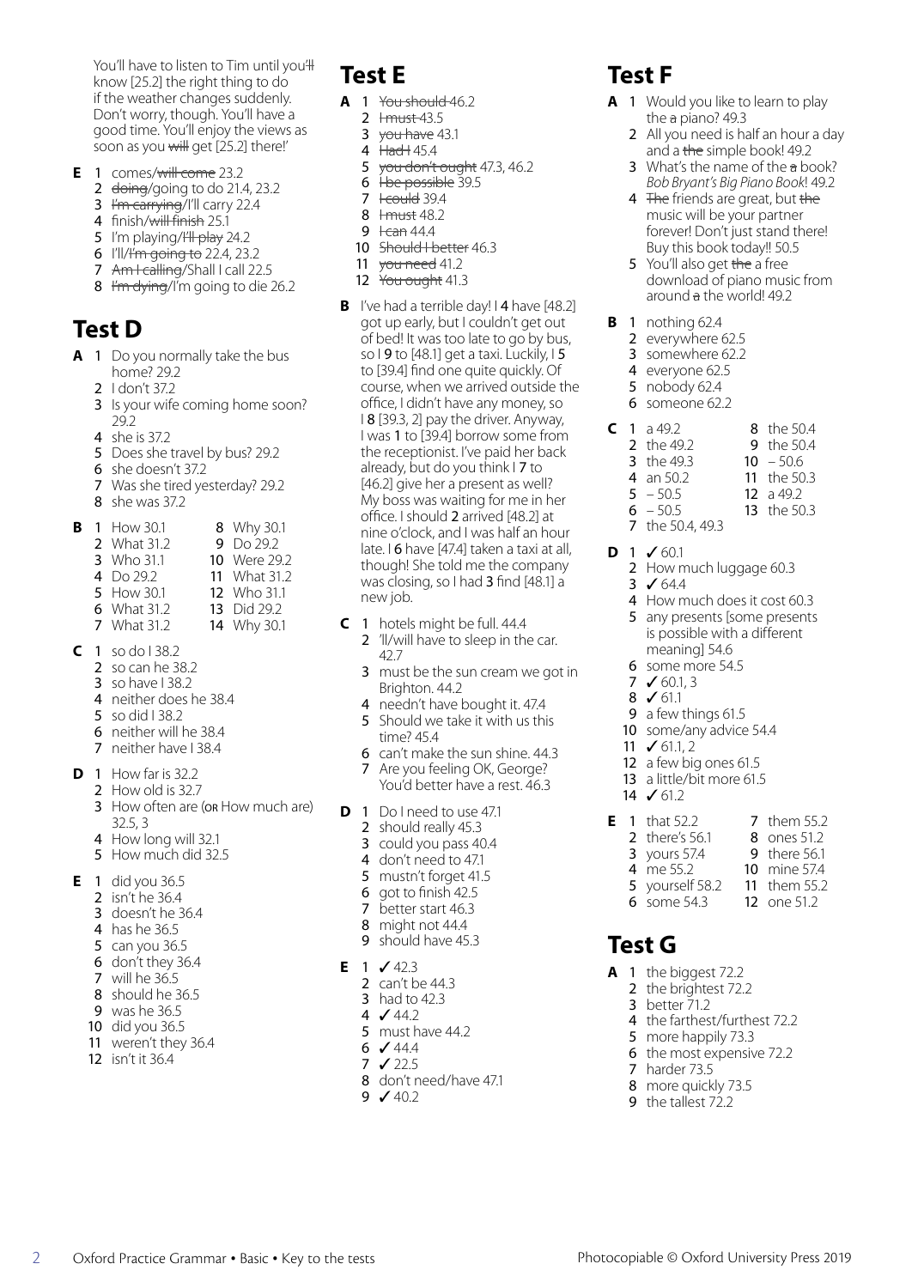- **B** 1 excited 66.1
	- 2 tiring 66.1
	- 3 such 70.2
	- 4 worried 66.1
	- 5 quiet 73.2
	- 6  $16^{th}$  67.2
	- 7 disappointed 66.1
	- 8 so 70.1
	- 9 28<sup>th</sup> 67.2
	- 10 well 73.2, 4
	- 11 beautifully 73.2
	- 12 bored 66.1
	- 13 slow 73.1
	- 14 interesting 66.1
- **C** 1 (Our son) Andy was, watch the football match (with me on Saturday). 69.2, 3
	- 2 He hasn't got, buy a house. 69.5, 6
	- 3 It was, we didn't buy it. 70.3
	- 4 most beautiful machine 72.2, 3
	- 5 a wonderful driver, Tom! 73.2
	- 6 is faster than me. 71.2, 3
	- 7 met a worse driver (than Raphael). 71.3
	- 8 You're, open your eyes in the car. 69.3
	- 9 I haven't got, argue with you. 69.6
- **D** 1 usually stay there for four or five days 74.2
	- 2 the amazing old Roman baths 65.5
	- 3 will probably take a bus up to the Royal Crescent 77.2
	- 4 can either relax in one of Bath's beautiful green parks 65.5
	- 5 the very elegant 18<sup>th</sup>-century Pump Rooms 65.5
	- 6 it's always difficult to get tickets 74.2
	- 7 the really unusual American Museum 65.5
	- 8 can just drive around peacefully in the countryside. 77.4
- **E** 1 away 75.2
	- 2 outside 75.2
	- 3 fairly 76.1
	- 4 bags 76.3
	- 5 address 76.3
	- 6 as far as 68.1
	- 7 on the left 75.3
	- 8 garden 76.3
	- 9 upstairs 75.2
	- 10 sideways 75.2
	- 11 table 76.3

# **Test H**

- **A** 1 on 79.1
	- 2 outside 78.2
	- 3 on 78.1 4 in front 78.2
	- 5 between 78.2
	- 6 in 78.1
	- 7 this 79.2
	- 8 along 78.3
	- 9 next to 78.2
	- 10 through 78.3 11 last 79.2
	- 12 past 78.3
	- 13 every 79.2
	- 14 from 79.3
	- 15 in 79.1
	- 16 to 79.3
- **B** Anthony: Jack says he can learn a new language **without** working. [81.5]

Michelle: Who's Jack? Anthony: He's that new boy in the bright blue jumper. [81.1] The one with long hair. [81.2] He's bought an audiobook [81.3], and he says he learns by [81.5] listening to it while he's asleep.

Michelle: I think that's silly. Anthony: But you're good at learning [84.1, 2] new words, aren't you? I might try Jack's audiobook. I'm sick of making [84.2] mistakes all the time.

Michelle: It's no use worrying about mistakes. We learn by making [81.5] mistakes.

Anthony: It's easy for you. You can pass French exams without doing [81.5] much work. How do you do it? Michelle: I just sit down with a dictionary [81.4] and a French newspaper. It's not worth buying [84.3] an expensive audiobook, in my view.

9 like 80.9

|  | <b>C</b> 1 as 80.5 | 7 $H = 80.4$ |
|--|--------------------|--------------|
|  | 2 $ -$ 6 $-$ 82.1  | 8 in 82.2    |

- 2 on 82.1 3 like 80.9
- 4 in 82.5

5 at 82.4 10 on 82.4 11  $b \ne 82.5$ 

- 6 like 80.1 12 <del>Like</del> 80.2
- **D** 1 talk 83.2
	- 2 surprised 84.1
	- 3 waiting 83.1 4 depended 83.1
	- 5 brilliant 84.1
	- 6 interested 84.1
	- 7 waiting 83.1
	- 8 sure 84.1
	- 9 proud 84.1
	- 10 grateful 84.1
	- 11 reach 83.4
- **E** 1 behind 78.2 2 under 78.2 3 of 78.3 4 up 78.3 5 as 80.9 6 to 78.3 7 like 80.5 8 for 82.3 9 on 78.1 10 for 83.1

3 Oxford Practice Grammar • Basic • Key to the tests Photocopiable © Oxford University Press 2019

11 in 81.1 12 of 82.6 13 for 83.1 14 with 84.1 15 at 82.1 16 at 84.1 17 of 84.1 18 like 80.8 19 to 84.1 20 of 84.1

## **Test I**

- $A$  1  $\checkmark$  85.3
	- 2 I'm making I'm getting 86.6
	- **3**  $+$ <del>got</del> I've/have got 85.3
	- 4 ✓ 85.3
	- 5 ✓ 86.7
	- 6 We haven't done We haven't made 86.2
	- 7 ✓ 86.2
	- 8 We'll have got We'll get 86.5
	- 9 to make to do 86.4
	- 10 ✓ 85.3
	- 11 to make to do 86.4
	- 12 to have got to have 85.4
	- 13 ✓ 86.8
- **B** I'm worried about my husband. He **gets** up [87.2] very late. He never wants to go out [87.2]. You can't stay in [88.3] all your life, can you, Doctor? If the TV is on when our friends come round, he doesn't turn it off [87.2]. Last Saturday we ran out of [87.2] milk. When we reached the supermarket, he said to me: 'I don't like your hat. Take it off [87.2]! Put it away [87.2]!' That's a strange thing to say, Doctor. I'm getting more and more worried. I don't think I can put up with [88.4] the situation much longer. When I try to talk to him he just says: 'Calm down [87.2]! I'm all right.' What shall I do?
- **C** 1 was decorated last month. 89.2, 3 2 is being designed for the garden. 89.1, 3
	- 3 was also stolen last week. 89.2, 3
	- 4 their new house hadn't been built. 90.1
	- 5 their windows were repaired, 89.2, 3

9 is being sold next month. 90.1

- 6 was mended. 89.2, 3
- 7 has been made. 90.1 8 was booked yesterday. 89.2, 3

**D** 1 washing 94.3 drive 92.3 to learn 92.1 smoking 88.2 smoke 3.2 [sic] tell 92.3 7 cry 92.4 dancing 93.3 walking 93.1 to get 86.7 Jogging 93.4 feel 92.4 cycling 93.1 eating 93.1 to continue 92.1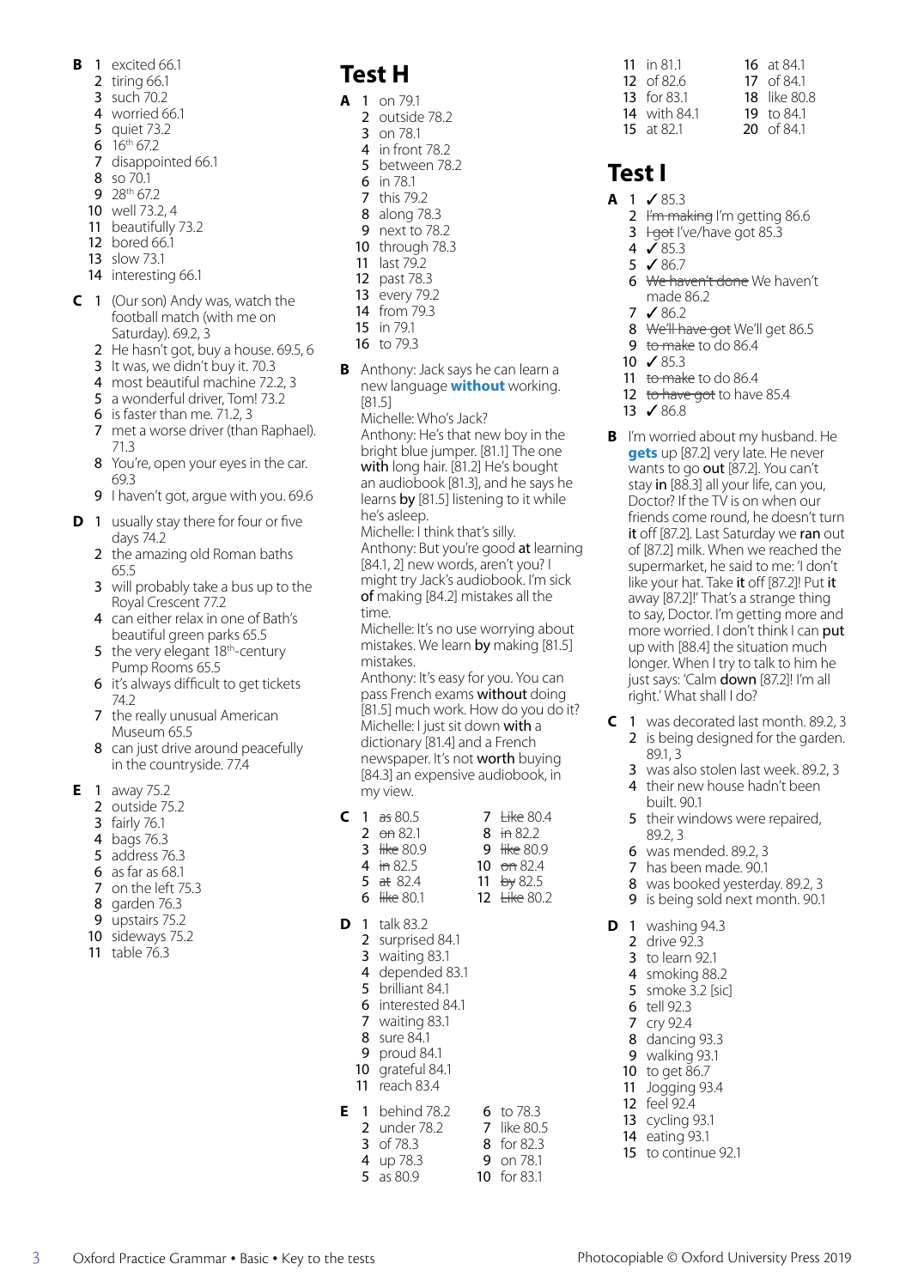- **E** 1 finish doing 93.1
	- 2 prefer to start 94.3
	- 3 to be patient (or being patient) 92.1
	- 4 to do something 92.1
	- 5 you to do 96.1
	- 6 me to do 96.1 7 you improve 96.3
	- 8 me stay 92.4
	- 9 you to think 96.1

# **Test J**

- $A$  1 're 972
	- 2 would have got 99.1
	- 3 were 98.4
	- 4 had 98.3
	- 5 would 98.1
	- 6 don't talk 97.3
	- 7 could 98.3
	- 8 hadn't met 99.1
	- 9 don't speak 97.1
	- 10 knew 98.3
	- 11 sing 97.2
	- 12 would be 98.1
- **B** 1 had voted for me at the last election, your lives would have improved. 99.1
	- 2 was alive today. 98.3
	- 3 be better if he was our Prime Minister. 98.1
	- 4 be happy if our schools had more money. 98.1
	- 5 became Prime Minister I would give every child a new phone. 98.1
	- 6 had brought my wife with me today. 99.2
	- 7 busy with her own work, she would be here. 98.1
- **C** 1 He advised me to get enough sleep. 102.1
	- 2 He told me to get some qualifications. 101.3
	- 3 He warned me not to take drugs. 101.4
	- 4 He asked why he left the flat. 102.2
	- 5 He asked me where I work(ed). 102.2(, 4)
	- 6 he persuaded me to give him my address in Sheffield. 101.4
- **D** 1 I'll give you the name of my doctor. 100.1
	- 2 You should eat more fruit. 100.1, 101.4
	- 3 I'm living in a flat on my own. 100.1
	- 4 I tried sharing with Paul, but he left. 100.1
	- 5 I'm going to (go and) live in Sheffield. 100.1

# **Test K**

- **A** 1 nor 103.5
	- 2 so 103.3
	- 3 in case 104.2 7 so that 104.4 4 because 8 Both 103.1
		- 104.1
- **B** 1 as 105.3
	- 2 <del>While</del> 106.3 **3** Since 105.1
	- 4 as 105.2
	- 5 However 106.5
- $C$  1  $\checkmark$  107.1-3
	- 2 when 108.3
	- **3** that 108.1
	- 4 ✓ 107.3
	- 5 ✓ 107.3
- **D** 1 you see 108.1
	- 2 which means 109.5
	- 3 that thousands 107.2
	- 4 that has 107.3
	- 5 which has 109.2
	- 6 that visit 107.3
- **E** 1 who 107.2, 3
	- 2 however 106.3
	- 3 due 105.6
	- 4 case 104.2
	- 5 neither 103.5
	- 6 nor 103.5 7 but 103.2
	- 8 which 109.1
- 5 either 103.4
- **6** or 103.4
	-
- 9 and 103.1
- 6 Although
	- 106.4 7 However 106.1
- 
- 
- 
- 6 that  $108.1$ 7 ✓ 107.3
- 8 t<del>hat</del> 108.1
- 9 why 108.3